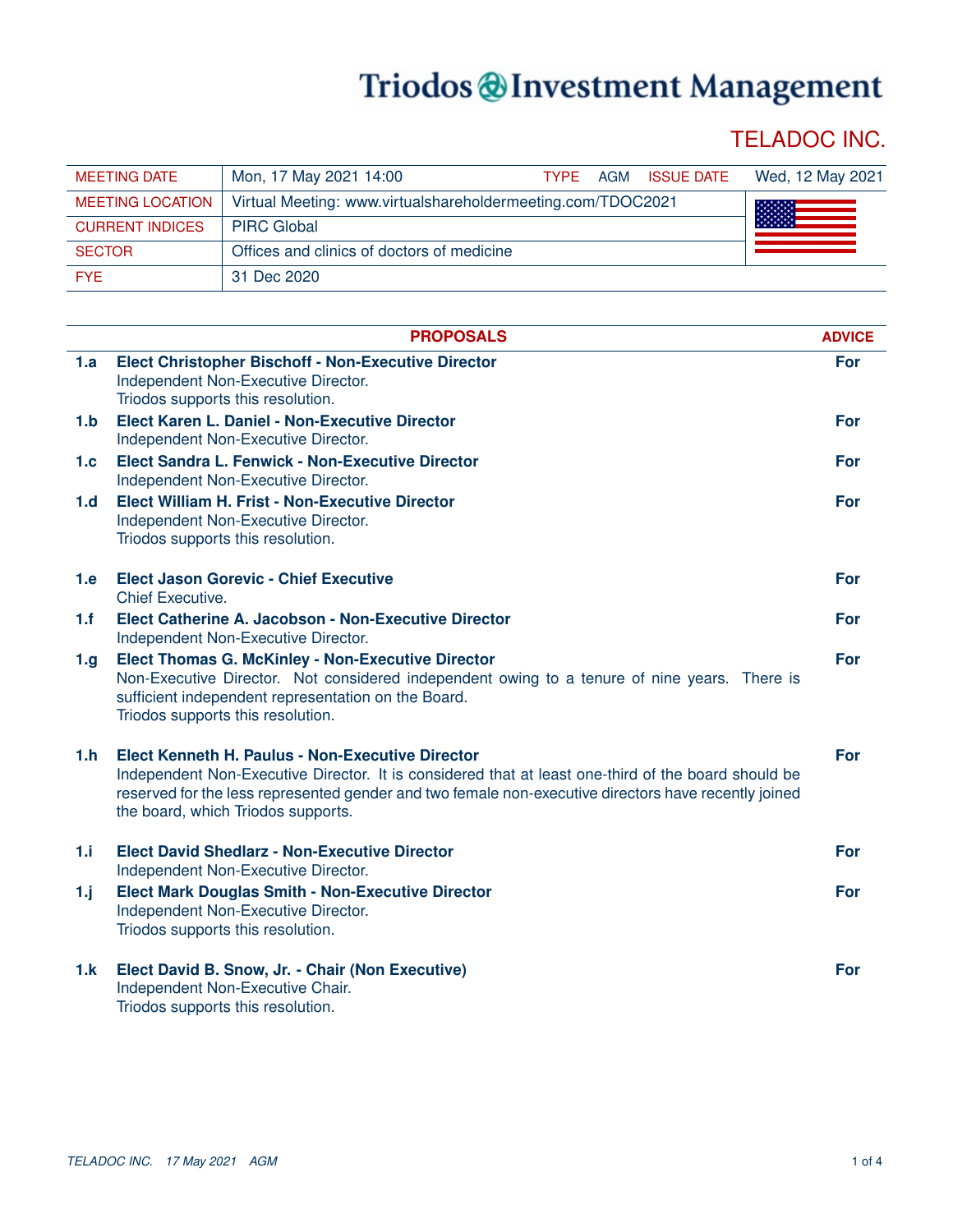# **2 Advisory Vote on Executive Compensation**

The company has submitted a proposal for shareholder ratification of its executive compensation policy and practices. The voting outcome for this resolution reflects the balance of opinion on the adequacy of disclosure, the balance of performance and reward and the terms of executive employment.

The company uses adjusted performance metrics for most elements of compensation. The use of non-GAAP metrics prevents shareholders from being able to assess fully whether the performance targets are sufficiently challenging. The company does not consider non-financial metrics in its assessment of performance. For the year under review, annual bonus pay-outs are considered to be excessive as they represent more than 200% of base salary. Awards under the annual-incentive plans are tied to multiple performance conditions, which is considered best practice. Performance metrics are replicated under different incentive plans, raising concerns that executives are being rewarded twice for the same performance. Maximum long-term award opportunities are not limited to 200% of base salary, which raises concerns over the potential excessiveness of the remuneration structure. Retention awards make up a significant portion of the long-term incentives and therefore the scheme does not link pay to performance. Retention awards made up less than one-third of the awards granted to executives, which is considered best practice. Performance shares have a three-year performance period, which is a market standard. However, a five-year performance period is considered best practice. Executive compensation is aligned with peer group averages. The compensation rating is: ADB

Based on this rating opposition is recommended.

# **3 Ratify Ernst & Young LLP as Auditors**

EY proposed. Non-audit fees represented 13.50% of audit fees during the year under review and 13.93% on a three-year aggregate basis. This level of non-audit fees does not raise serious concerns about the independence of the statutory auditor.

# **SUPPORTING INFORMATION FOR RESOLUTIONS**

#### **Proposal 2 - Advisory Vote on Executive Compensation**

**Disclosure: A** -The company has failed to provide the fees it paid the Compensation Consultants. The disclosure of these fees is encouraged in the interests of greater transparency. The peer groups used for the purpose of pay comparison have been fully disclosed by the company. The grant of performance awards was based on the achievement of set levels of specific performance targets: 60% revenue; 25% adjusted EBITDA; 8% annual EBITDA; and 7% fourth quarter EBITDA.

**Balance: D** -The company uses adjusted performance metrics for most elements of compensation. The use of non-GAAP metrics prevents shareholders from being able to assess fully whether the performance targets are sufficiently challenging. The company does not consider non-financial metrics in its assessment of performance. For the year under review, annual bonus payouts are considered to be excessive as they represent more than 200% of base salary. Awards under the annual-incentive plans are tied to multiple performance conditions, which is considered best practice. Performance metrics are replicated under different incentive plans, raising concerns that executives are being rewarded twice for the same performance. Maximum long-term award opportunities are not limited to 200% of base salary, which raises concerns over the potential excessiveness of the remuneration structure. Retention awards make up a significant portion of the long-term incentives and therefore the scheme does not link pay to performance. Retention awards made up less than one-third of the awards granted to executives, which is considered best practice. Performance shares have a three-year performance period, which is a market standard. However, a five-year performance period is considered best practice. Executive compensation is aligned with peer group averages.

**Contract: B** -Cash severance is limited to three times base salary; which is welcomed. The company does not appear to have double-trigger provisions in place, which is a concern as single-trigger vesting allows for awards to automatically vest in the event of a change-of-control. Good reason has been appropriately defined. The Compensation Committee has full discretion to accelerate the vesting of awards upon a change of control, which is a concern. The company does not have an appropriate clawback policy in place as it only allows for the recoupment of payment if in the event of misconduct by an officer. The claw-back policy is considered appropriate as it applies to short- and long-term incentives, and is not limited to cases of financial misstatement.